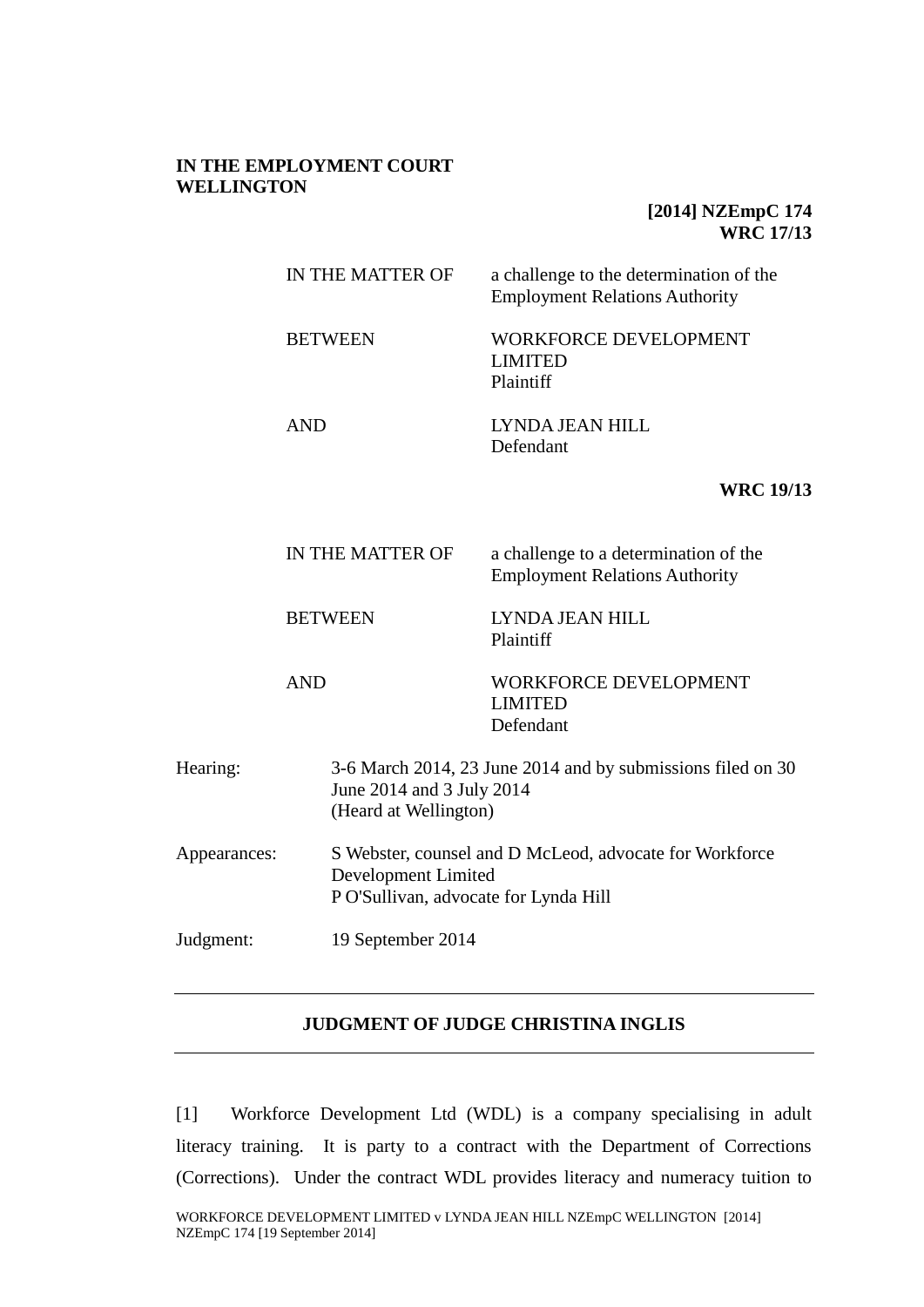serving prisoners. This is done by tutors, employed by WDL, one of whom was the defendant – Mrs Hill.

[2] Not surprisingly Corrections takes a cautious approach to security issues. This extends to the way in which prison staff and others working within the prison environment engage with prisoners. Prison Managers are vested with wide discretionary powers to authorise – and decline – access to the prison. Tight controls are in place for restricting what can come into and go out of prisons, for obvious reasons. Under the contract with WDL, Corrections in its sole discretion could withdraw access for tutors, on either an interim or permanent basis.

[3] Around September 2011 prison management became aware that Mrs Hill had sent a postcard to a serving prisoner while she had been away overseas on holiday. It also appeared that this was not an isolated event and that Mrs Hill had sent correspondence to the same prisoner while she had been a tutor at Whanganui prison. While Mrs Hill considered this to be an entirely innocent gesture, designed to encourage the prisoner's learning, prison management did not take such a benign approach.

[4] Ms Bernard, Manager Contracts and Services at Hawkes Bay prison at the time, considered that the communications raised serious safety concerns, including in relation to boundary issues between Mrs Hill and the prisoner. Ms Bernard advised the manager of WDL, Ms Greenhalgh, of her concerns and told her that consideration was being given to suspending Mrs Hill from the prison site on an interim basis pending further investigation. This is what subsequently occurred.

[5] Suspended access meant that Mrs Hill was unable to undertake her tutoring tasks. WDL placed Mrs Hill on suspension and advised her that, depending on the results of Correction's investigation and decision-making, her employment might be in peril. This advice was founded on a term of her employment agreement, which provided that:

It is further agreed that at any time, should the Department of Corrections consider you to be in breach of any of their rules or policies, and as a consequence deem this breach by you to be serious, they may withdraw your access to one or all their sites.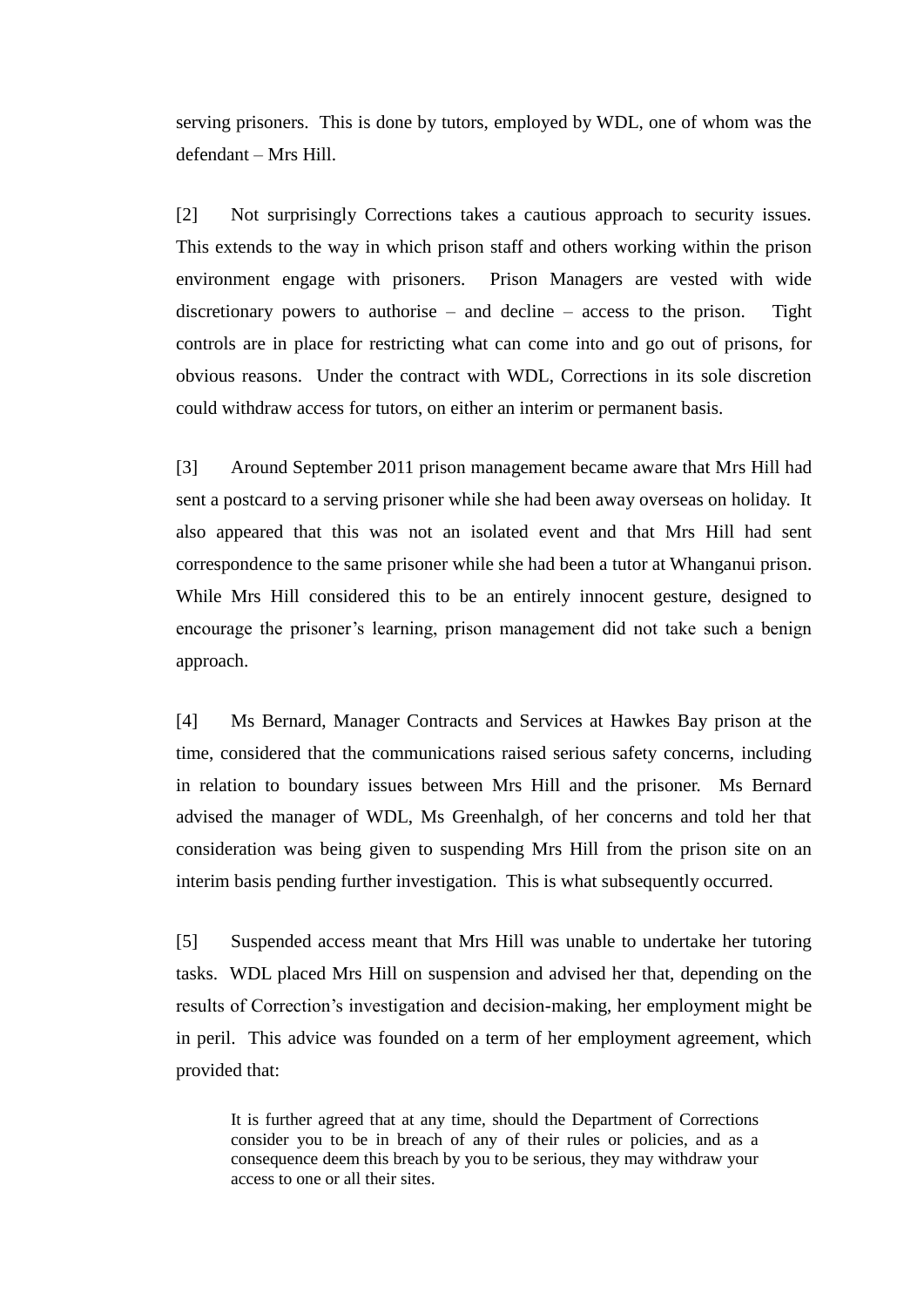In this instance, and should the Department of Corrections decision become final, and there are no other positions for you to fulfil, [WDL] may terminate this Employment Agreement through the notice provisions.

[6] I pause to note that Mrs Hill gave evidence in chief that she had not read the employment agreement, but conceded in cross-examination that she would have read it prior to initialling each of its pages. The agreement made it plain that:

No Employee shall have any communication with an inmate unless in relation to the programme … Employees must retain professional distance from inmates and not form friendships with inmates…

[7] The agreement included a job description which set out a number of responsibilities and acknowledgements, including that Mrs Hill:

Read, understand and implement all relevant [Prison Service] and Company Handbooks, Health & Safety policy requirements for working in and how to behave in prisons.

[8] The employment agreement also stated that:

The responsibility to complete the induction and orientation process, along with attendance at relevant courses and completion [of] required documents is exclusively yours.

[9] Despite acknowledging these obligations Mrs Hill did not seek out, or read, the handbooks and other documentation referred to.

[10] Clause 2 of the contract between WDL and Corrections set out the process that would be followed by Corrections in deciding whether to withdraw access to a WDL staff member. The contract provided that Corrections could "at its sole discretion" and "for any justifiable reason" withdraw prison access for any of WDL's staff members. Within five business days of initial notification of withdrawal of access, Corrections was obliged to provide WDL with written notification as to the circumstances of the decision. Within a further ten business days, Corrections was to convene a meeting with representatives of WDL and the affected staff member to enable all parties concerned to explain the reasons for the situation. Corrections was required to consider any explanations put forward, and within ten working days of the meeting advise the parties of its final decision in writing.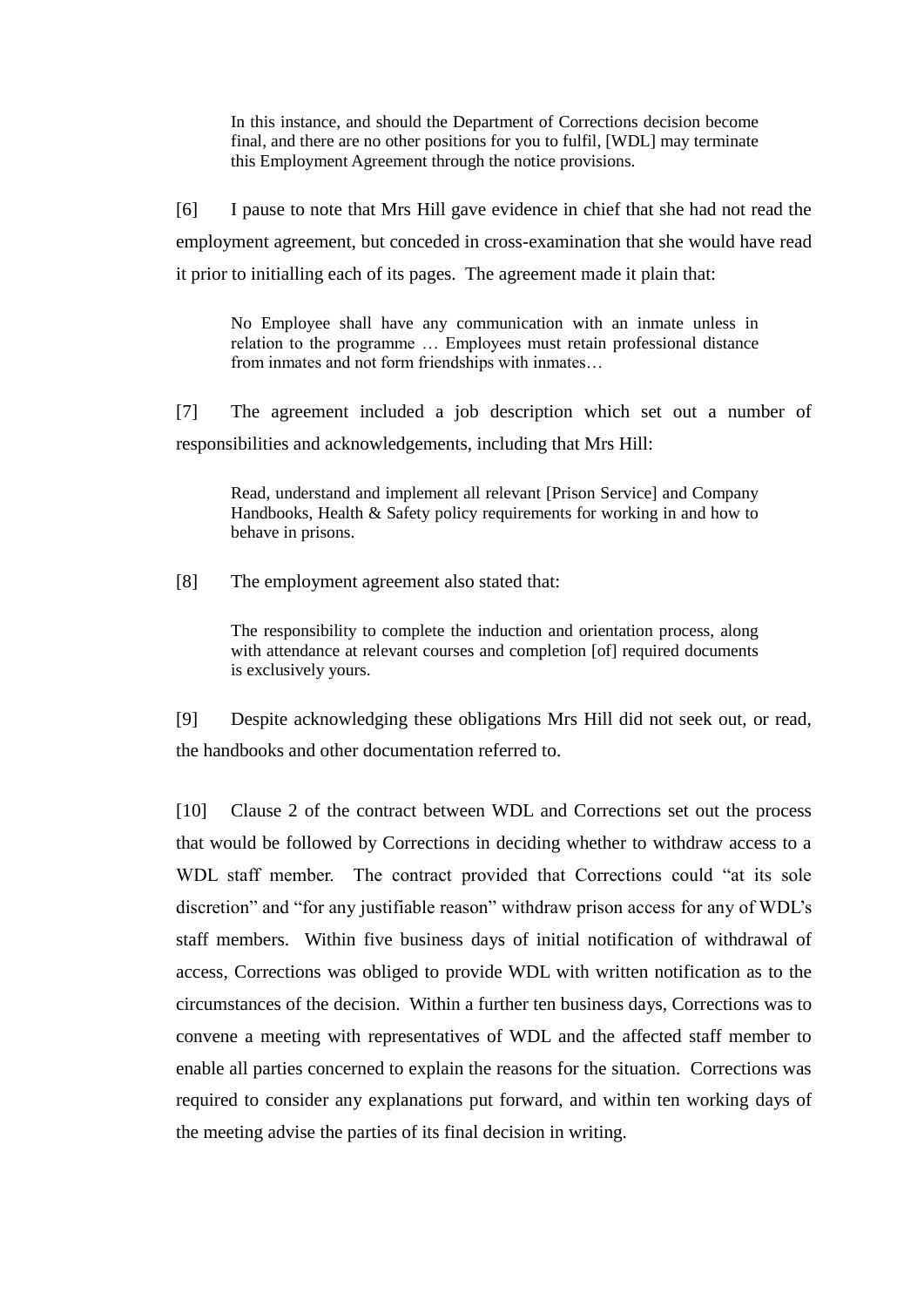[11] Mrs Hill was not privy to the contract between WDL and Corrections. However, she was aware from the terms of her employment agreement that Corrections had the power to remove her access to the prison and if that occurred, and there was no other position for her within WDL, she was liable to have her employment terminated.

[12] Mr Dack, Acting Security Manager for Corrections, undertook an investigation (the Dack investigation). He met with Mrs Hill as part of his inquiries. His conclusions were set out in an email dated 15 September 2011, including that:

At the end of August 2011 a postcard was intercepted at Hawkes Bay Prison. The postcard was addressed to [the prisoner] and was sent by a tutor currently employed by Work Force and contracted to deliver educational courses at Wanganui Prison.

The contents of the post card indicate this is not the first card sent as it mentions a previous one sent the year before. [Mrs Hill] also requests that [the prisoner] write back but send the letter through the programmes facility at Wanganui Prison. The request just asks to tell everyone how [the prisoner] is doing. The rest of the postcard is general tourist chatter and of no significance.

Ms Hill was genuinely apologetic and understands she has crossed an ethical boundary.

She stated that the first postcard was sent whilst she was not employed or contracted by the department to deliver courses.

She admits that the second postcard was sent whilst employed/contracted by the department and now realises it was wrong.

…

Ms Hill has only received an Induction at Manawatu Prison, although I think she has had specific induction through programmes she has not had a specific site induction here and that should be rectified immediately. She has not received any "Staying Safe" or "Getting Got" training and this should be remedied as soon as possible.

I find that this has been an innocent mistake and that Ms Hill has been honest and open about what has happened. There is little to substantiate any wrong doing.

Ms Hill has been advised of her professional boundaries and has been left with no doubt that if a further occurrence comes to light or is discovered it will be a direct breach of her contract.

I also suggest that she attends the next "Getting Got" presentation and that all other tutors and programme providers also attend.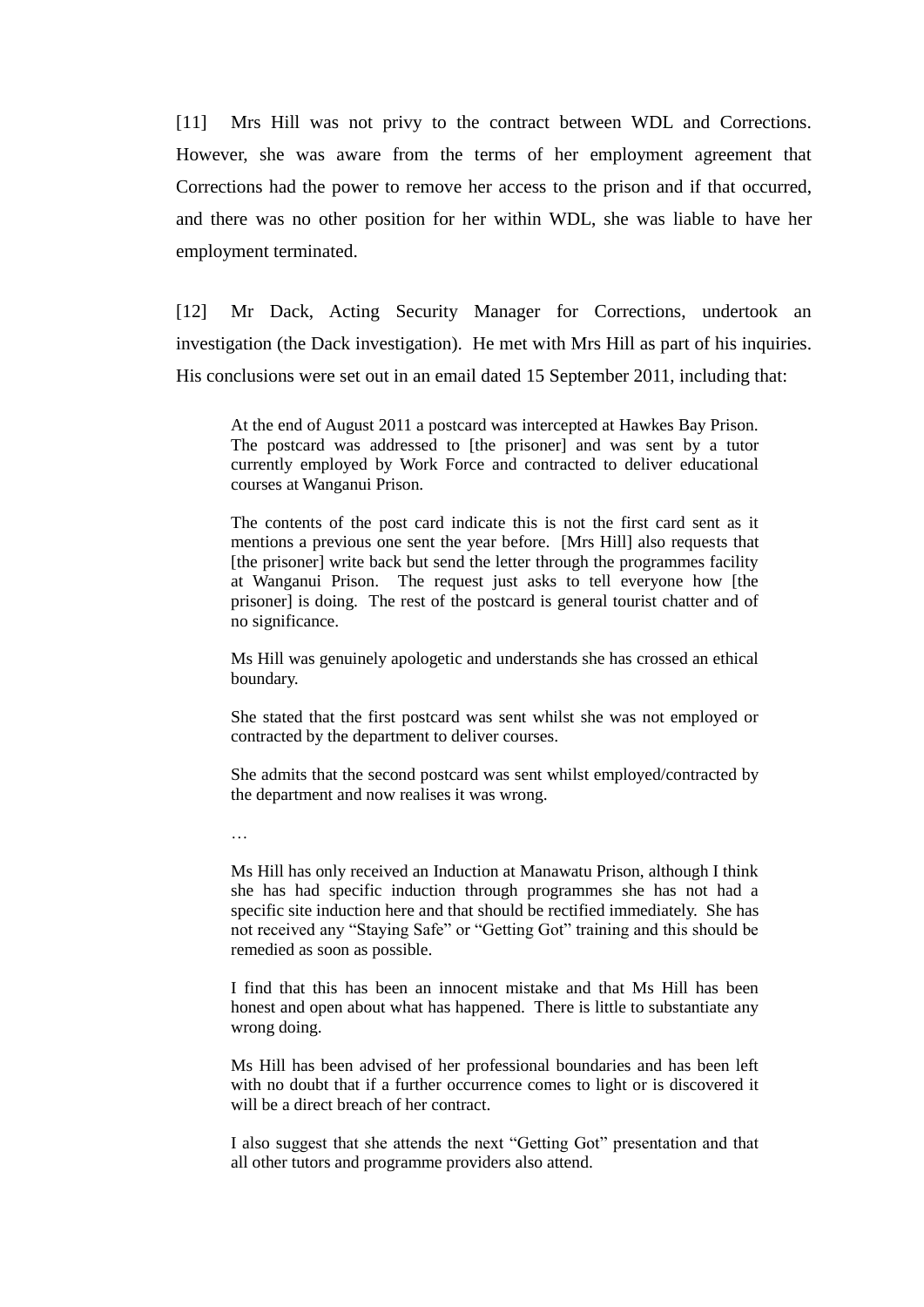[13] Mrs Hill was copied into the email but says she never received it. That may be because it was sent to her via the Corrections intranet. As at the date of the email Mrs Hill had been suspended from the site. Mrs Greenhalgh did not receive a copy of Mr Dack's email at the time either.

[14] While it is apparent that Mr Dack considered the incident to be an innocent mistake that could adequately be addressed by further training, he was not the Prison Manager and did not have the power to make decisions as to what, if any, action might be taken in relation to the postcard incident. Ms Bernard, who had sought the investigation, was copied into Mr Dack's report. Notwithstanding the views that Mr Dack had expressed she regarded the incident as a very serious one.

[15] Mrs Greenhalgh was also concerned about the incident, including the potential safety issues it might give rise to for Mrs Hill. She discussed this with Mrs Hill. Mrs Greenhalgh was keen to ensure that the process set out in the contract between WDL and Corrections was followed. She immediately wrote to Corrections on 16 September 2011, noting that the Dack investigation had been conducted without her prior knowledge. She made it clear that suspension from the prison site gave rise to employment issues for WDL and that there was a need to follow a careful process. She also raised concerns about difficulties she had been encountering in securing training (the "Getting Got" programme) for tutors.

[16] Mr Kaiwai, the then Prison Manager, responded to Mrs Greenhalgh's letter advising that Mrs Hill's access had been suspended until further notice, to:

…allow a thorough investigation into the situation … and to provide assurance that she, your organisation and the Department of Corrections are being protected in the appropriate manner.

[17] Mrs Greenhalgh took steps to keep Mrs Hill advised of the process going forward, as set out in the WDL/Corrections contract. Mrs Greenhalgh also took steps to hurry Corrections along with its investigation, reminding the Department of the contractual timeframes for completing various stages of the process.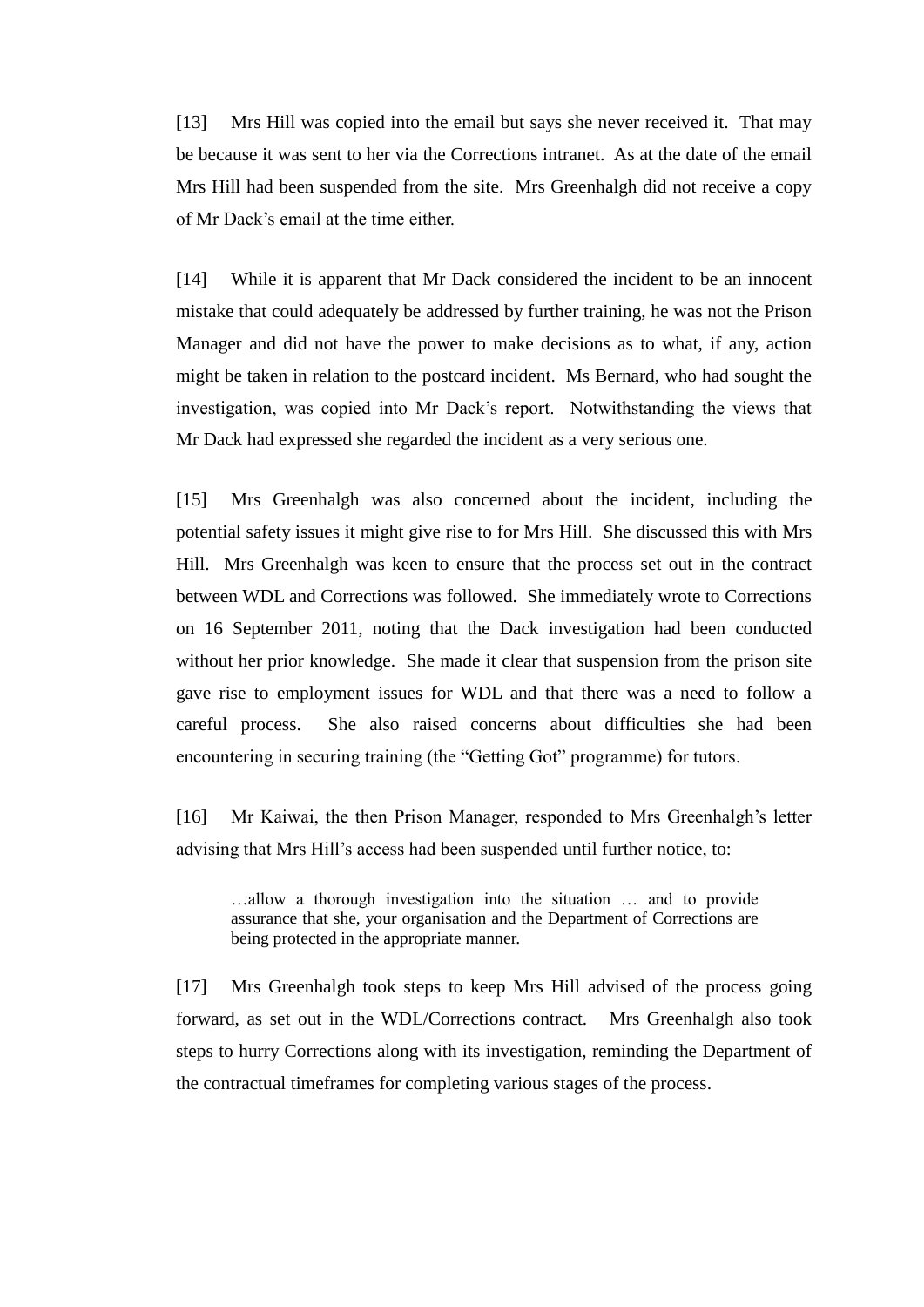[18] On 29 September 2011, Mr Kaiwai wrote to Mrs Greenhalgh again and set out a "summary of information" which had been taken from an internal email from Ms Bernard. This included a number of listed concerns:

I have serious concerns around the safety of this Tutor and believe that she may be compromised. My concerns are as follows;

- We have a nothing in, nothing out policy. This includes letters and the Tutors are well versed in this.
- [Mrs Hill] first wrote to [the prisoner] when he was at Whanganui Prison, he has since transferred to Hawkes Bay Prison and she has actively followed him [via correspondence only as far as I can ascertain]. This is clearly demonstrated by her sending the card directly to HB prison.
- There is no way to know who else [Mrs Hill] is corresponding with in the prisons, the content or nature of information being passed, the volume of communication that has been passed…and the method. Is she passing messages through her classes to prisoners?
- [Mrs Hill] states in her post card that if [the prisoner] wants to correspond back to her, he may do so through 'Programmes'. This puts my staff at risk by implying that this is acceptable when it could lead to our staff losing their job. It definitely compromises their safety.
- From what I understand, [Mrs Hill] has worked at the prison for quite a length of time – She was delivering programmes for another provider prior to her employment with Workforce. She is not new to our environment and should be aware of dangerous situation she has put herself and our staff in. If she is not, then I am even more concerned for her safety.

[19] Mrs Greenhalgh noted that the letter from Mr Kaiwai contained an invitation to respond directly to the Prison Manager. However, she was aware that this was not consistent with the agreed approach under the contract. Mrs Greenhalgh wrote to Mrs Hill the same day formally advising her of what Mrs Hill already knew, namely that there was a serious problem with the delivery of services and that her access had been withdrawn by the Prison Manager. A copy of the suspension notice was enclosed, together with an extract from WDL's contract with Corrections (setting out the entitlement to suspend and the process to be followed by the Department). Mrs Greenhalgh advised Mrs Hill that she had the right to meet with Corrections to make submissions on her own behalf, and that the Department would then decide if access would be withdrawn "requiring us to replace you." The latter point was made by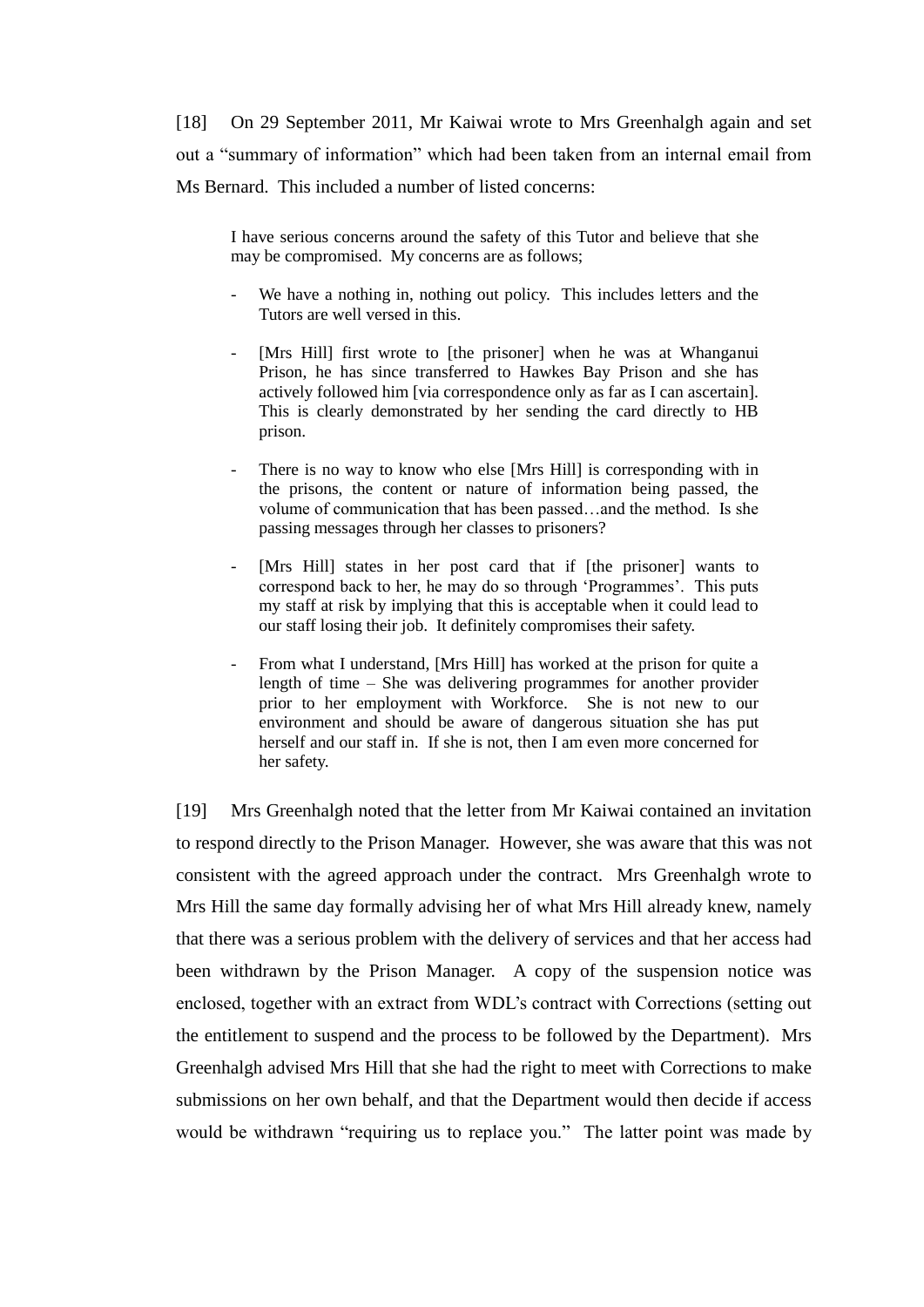reference to the terms of Mrs Hill's employment agreement, referred to above. The letter stated that:

*As you will appreciate, this means that should the Corrections decision become permanent, and should we be unable to redeploy you into some other work, then we may be forced to terminate your employment.*

Given that you are now prevented from discharging your duties under your Employment Agreement, and if we are unable to identify something useful for you to undertake *we may need to invoke the suspension provision of your Employment Agreement.*

*…*

*Prior to making this decision however, I will speak with you to seek your input into this.*

With that in mind, I plan to call you at a time to be advised by you by email as soon as possible to:

- 1. Discuss and overview this situation
- 2. See if you require any further information
- 3. Understand if you wish to meet with Corrections
- 4. See if there are any duties you can undertake in the meantime.
- 5. Talk about any other matters of concern.

In the meantime, please feel free to contact me to raise any other issues.

(emphasis added)

[20] Mrs Greenhalgh did not provide Mrs Hill with a copy of Mr Kaiwai's letter, considering that it was not necessary to do so as the basis for the investigation had been made clear to Mrs Hill. The fact that Ms Bernard's concerns had not been provided to Mrs Hill became a key focus of the defendant's case. It was submitted that this prejudiced her ability to provide a considered response. I do not accept this, for reasons which will become apparent.

[21] Mrs Hill gave evidence that she read Mrs Greenhalgh's letter at the time but believed that the issues that had been identified within it would be resolved and that it would all "blow over". She also said that she continued to draw comfort from what Mr Dack had had to say during the course of his previous interview, although she had not seen his subsequent email to prison management and she knew that Corrections was undertaking further inquiries into the incident.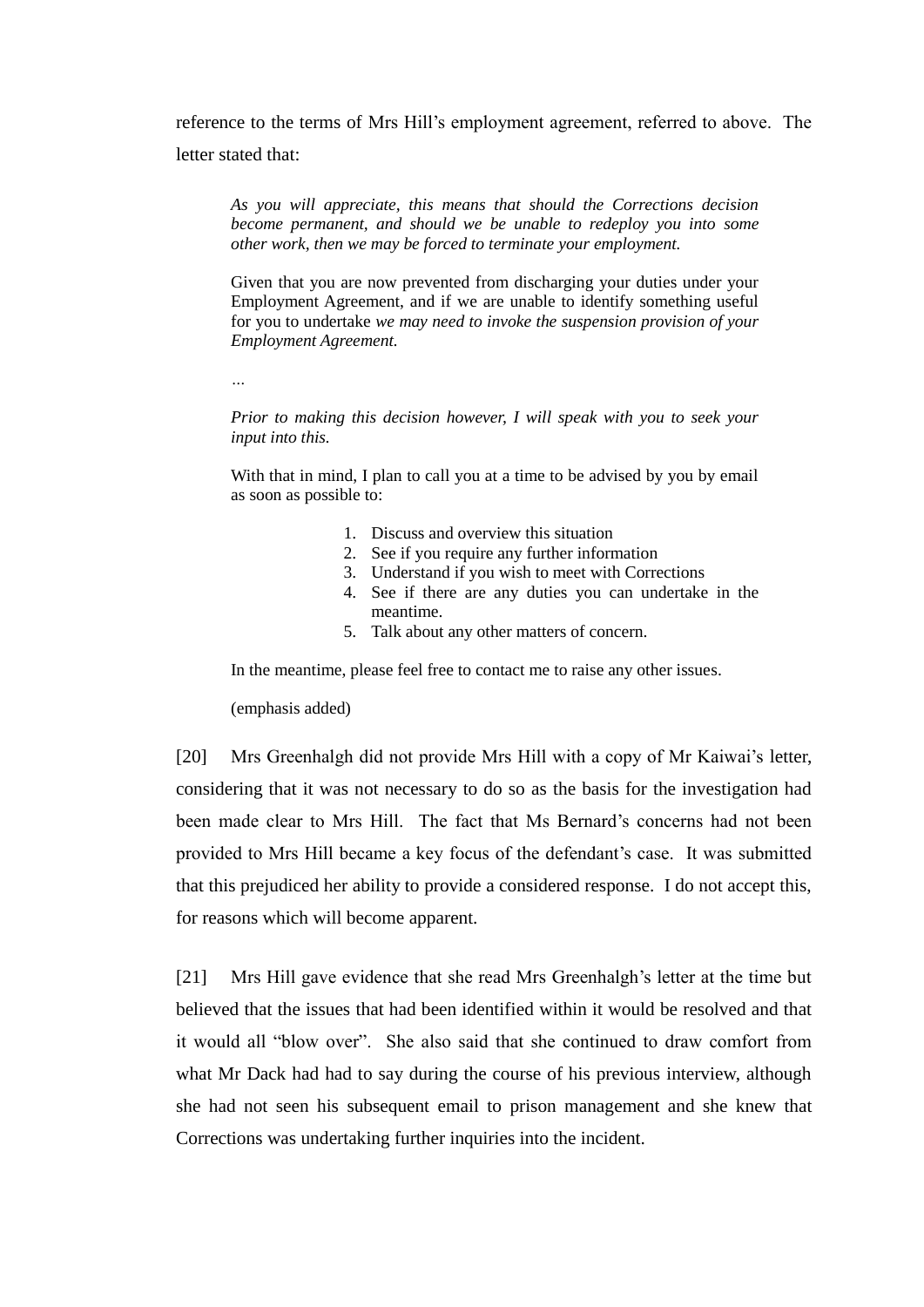[22] I do not accept that Mrs Hill was labouring under a false sense of security following receipt of Mrs Greenhalgh's letter of 29 September 2011. She accepted in cross-examination that she fully understood that her employment was in jeopardy and that ultimately it was a decision for Corrections to make, following a closely prescribed procedure and having regard to the statutory framework that the Prison Manager was required to operate under. A sense of complacency could not reasonably have been drawn from the correspondence. It was clearly crafted and drew Mrs Hill's attention specifically to the fact that if Corrections decided to withdraw her access on a permanent basis it may well have serious ramifications for her employment, including termination.

[23] A meeting took place on 20 October 2011, between Mrs Hill, her husband, Mrs Greenhalgh, another WDL representative (who took notes) and Mr Mason, a Relationship Manager with Corrections tasked with carrying out the investigation. It is clear that Mrs Hill engaged in the meeting, including expressing the view that her relationship with the prisoner was professional, why she had been motivated to send the postcard (to encourage and motivate learning), her understanding that sending the postcard had been wrong, that she understood what "grooming" was, and that it was important that additional training be undertaken as soon as possible. Mrs Greenhalgh also participated in the meeting, primarily raising concerns about the paucity of induction training that was being provided by Corrections.

[24] On 16 November 2011 the Manager, Intervention Programmes with Corrections, Ms Hopa, wrote to Mrs Greenhalgh advising her of the outcome of the Department's investigation and the decisions that had been made. She advised that it was no longer considered appropriate for Mrs Hill to access the prison. Withdrawal of access was confirmed.

[25] Mrs Greenhalgh wrote to Mrs Hill enclosing a copy of Ms Hopa's letter, stating that:

As has been explained to you previously, your role with us involves a requirement to attend at the Department of Corrections facility. With no prospect of the Department lifting their directive and with no other roles available to redeploy you to, then we now need to consider if we can continue to employ you in the circumstances.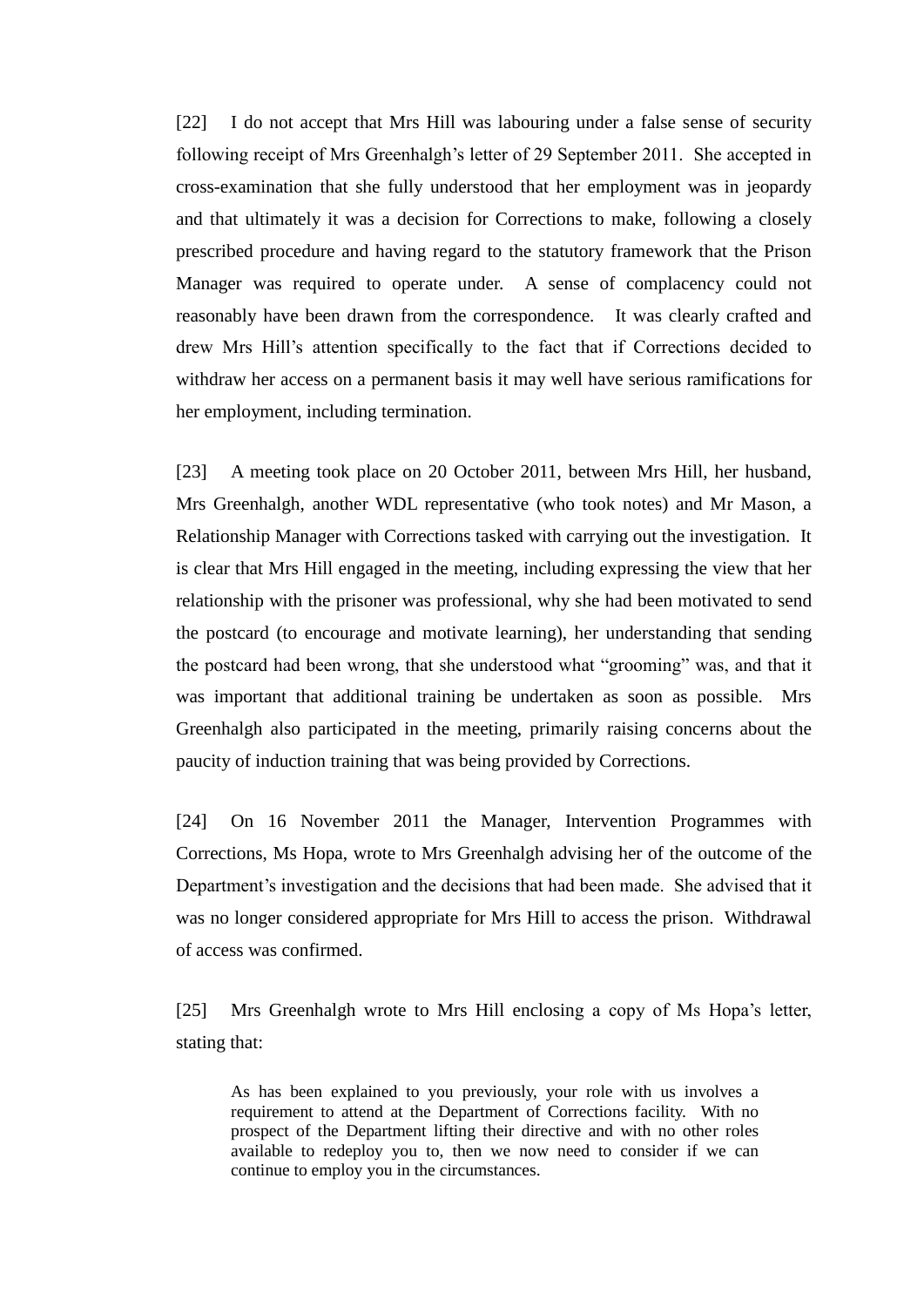Our next step is to discuss this with you, and to consider any matters you wish to raise, or any submissions you seek to make prior to us making any final decision.

[26] Mrs Hill advised by email that she was unwell and the first arranged meeting time was deferred at her request. She sought a further deferral, advising that she was still unwell but reiterating that she wished to take up the opportunity to make submissions identified in Mrs Greenhalgh's earlier correspondence and asking "could you please bear with me on this for a few more days?" This was greeted with the following response:

I am sorry to hear that you are unwell and I do understand you asking for a deferral of our discussion planned for today. However, please see the attached letter which advises my position. We will of course need to have a discussion about any alternative outcome as soon as you are well enough but I do need to start this process from today. A hard copy of this letter will be forwarded by mail tomorrow.

Please call me as soon as you are well enough or send your written submissions to me for consideration.

[27] The letter attached to Mrs Greenhalgh's email was what can be described as

a provisional notice of termination of employment. It advised that:

I had established a phone meeting with you this morning, but you did not make that meeting moving it to this afternoon. I then received an email from you declaring yourself unavailable for a week.

Notwithstanding that I am still to hear from you regarding any options or opportunities to keep your employment ongoing, I have conducted an assessment of the options from your perspective and I am unable to see any possibility of maintaining your ongoing employment.

Accordingly, I have decided to issue you with four weeks' notice of your termination of employment with Workforce Development Limited from today's date.

This means that should an alternative not be identified between now and Friday  $16<sup>th</sup>$  December 2011, then your employment will terminate on that date.

I will leave it to you to contact me once you feel well enough…

[28] Mrs Hill replied requesting clarification of the "alternative options" referred to in Mrs Greenhalgh's letter. Mrs Greenhalgh responded advising that she needed to consider whether there might be work for Mrs Hill under any of the other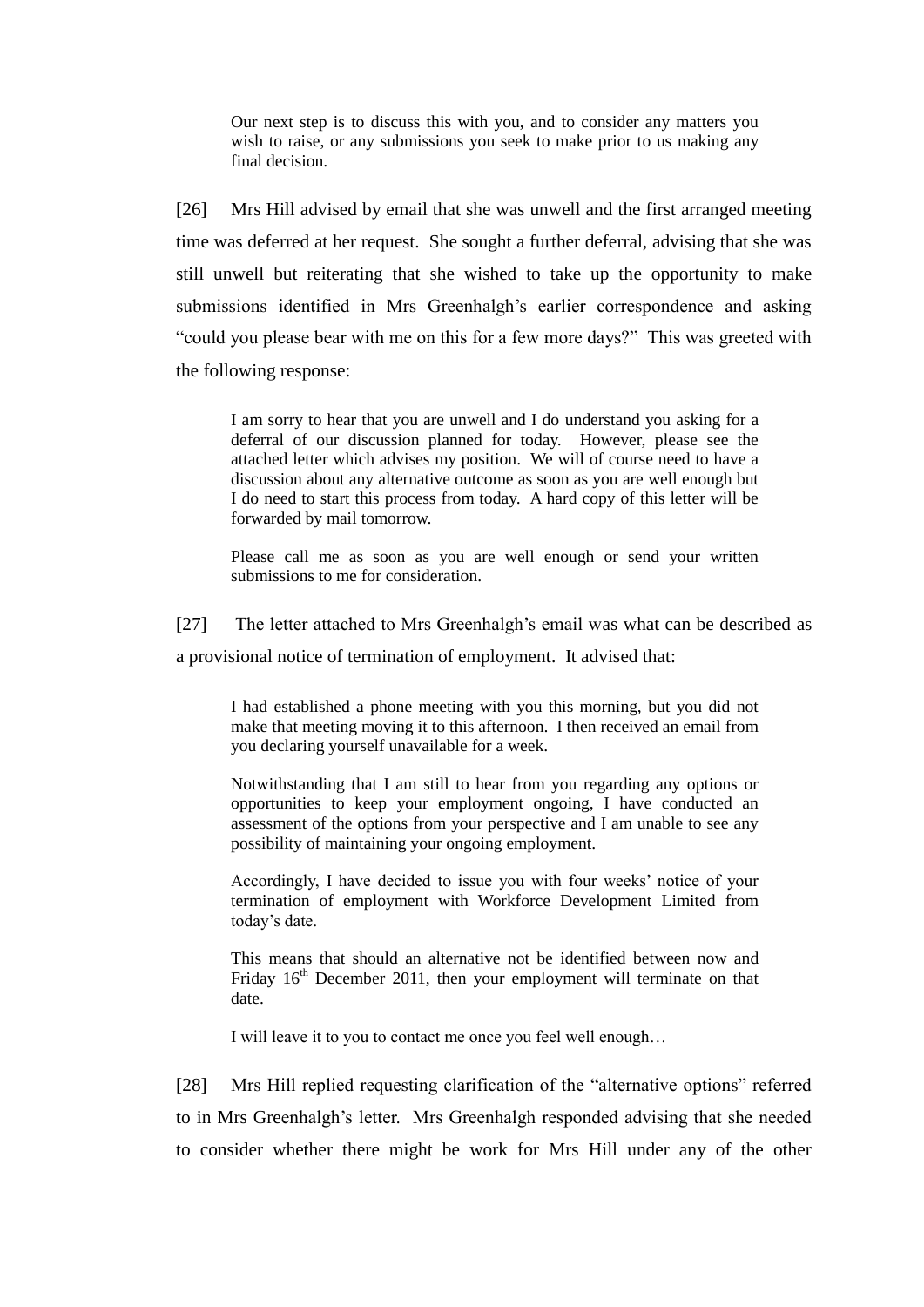contracts WDL currently had, but reiterating that she was now unable to deliver programmes for Whanganui prison because of the Prison Manager's decision.

[29] In the event Mrs Hill made written submissions to Mrs Greenhalgh on 25 November 2011. She outlined her work history with the company, made the point that she continued to accept that what she had done was wrong but submitted that the incident was not as serious as it had been treated, pointed out that there had been management changes within Corrections and that "surely it makes for a case of resubmitting the state my suspension for the future?" She also raised concerns about the conduct of the October meeting with Mr Mason, advising that:

Workforce requires me to build a rapport with my students, and I did attempt to elaborate on this at the meeting with Mr Mason in October, but was effectively shut down. Workforce was not interested and nor was he. Mr Mason made it clear that he was primarily concerned with the policies and procedures of the Corrections Dept and not with what I had done personally.

This was a little confusing since I thought the investigation was meant to be about my behaviour. …

I felt confused also in that I did not consider I felt or heard any support from Workforce, other than your presence at the meeting. You were, however, intent on pointing out failures to abide by the contract on the DOC side.

I left the meeting feeling relieved that at least you had made some headway concerning the induction process other tutors had been involved with …

Yet my own induction – or rather, lack of  $-$  did not seem to be an issue for you.

[30] The concerns identified in Mrs Hill's correspondence were reiterated during the course of the hearing and in support of her submission that she had been unjustifiably disadvantaged and dismissed. Aspects of them are also echoed in the Employment Relations Authority's determination.

[31] Section 103A of the Employment Relations Act 2000 (the Act) provides that:

(2) The test is whether the employer's actions, and how the employer acted, were what a fair and reasonable employer could have done in all the circumstances at the time the dismissal or action occurred.

(3) In applying the test in subsection  $(2)$ , ... the court must consider –

(a) whether, having regard to the resources available to the employer, the employer sufficiently investigated the allegations against the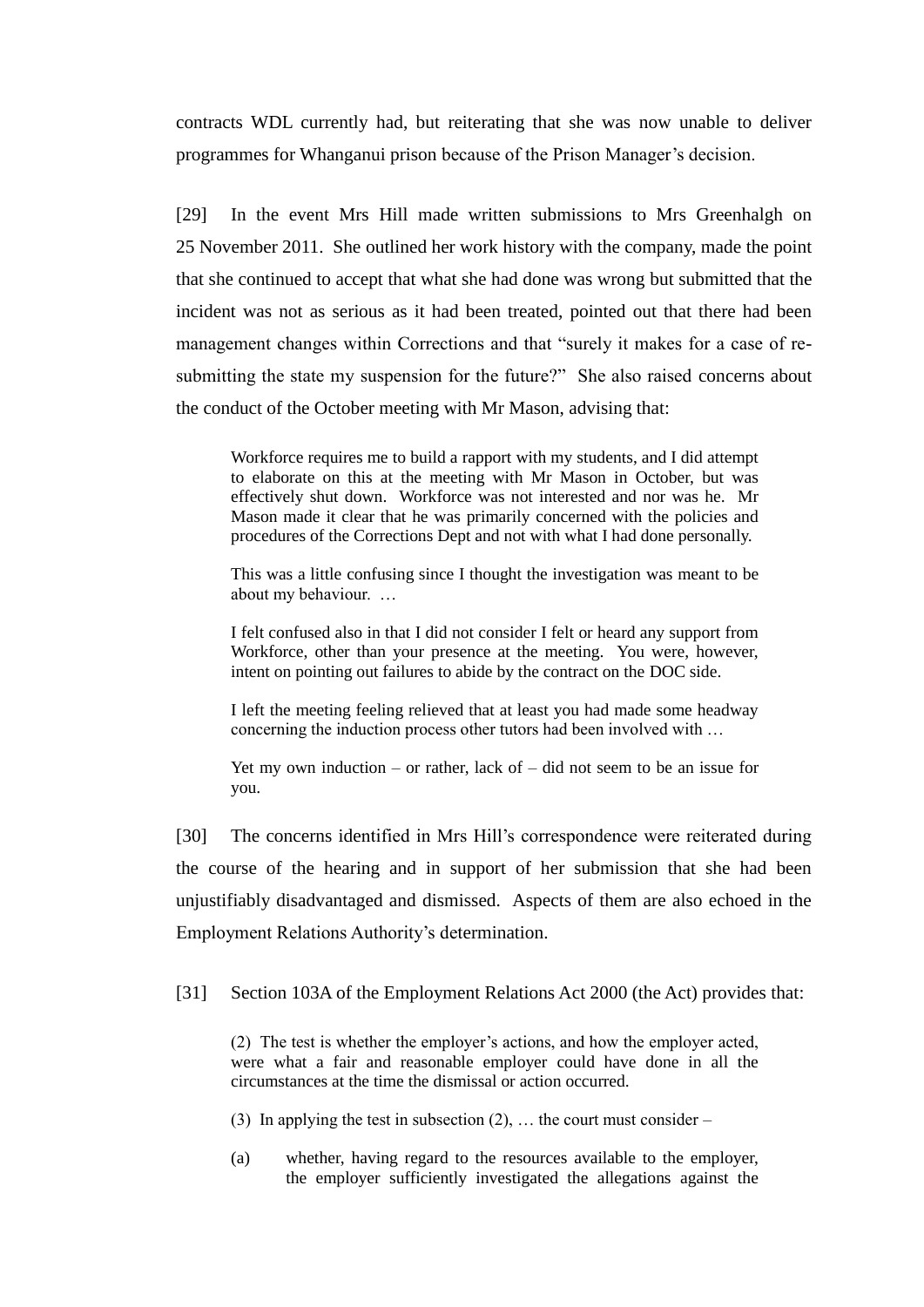employee before dismissing or taking action against the employee; and

- (b) whether the employer raised the concerns that the employer had with the employee before dismissing or taking action against the employee; and
- (c) whether the employer gave the employee a reasonable opportunity to respond to the employer's concerns before dismissing or taking action against the employee; and
- (d) whether the employer genuinely considered the employee's explanation (if any) in relation to the allegations against the employee before dismissing or taking action against the employee.

[32] The full Court identified a number of difficulties with the application of the s 103A(3) factors in situations involving no-fault dismissals in *Angus v Ports of Auckland Ltd.* 1 Such difficulties are compounded having regard to the tripartite relationship at issue here. As Mr Webster observed, the factors set out in s 103A(3) sit uncomfortably with the context of the present case and are either inapplicable or apply with diluted force. It was Correction's, not WDL's, investigation into concerns about Mrs Hill's actions. The outcome of the investigation was that the Prison Manager withdrew Mrs Hill's access to the prison. It was this step that triggered the termination clause in Mrs Hill's employment agreement with her employer.

[33] Ultimately, consideration must be given to what a fair and reasonable employer could have done in all the relevant circumstances at the time at which the dismissal or disadvantage occurred. As was observed in *Angus*: 2

These relevant circumstances will include those of the employer, of the employee, of the nature of the employer's enterprise or the work, and any other circumstances that may be relevant to the determination of what a fair and reasonable employer could have done and how a fair and reasonable employer could have done it. Subsections (3), (4) and (5) must be applied to this exercise.

[34] A number of arguments were advanced on behalf of the defendant, all of which I have considered. As I have said, a key focus of the argument advanced on Mrs Hill's behalf was that WDL had breached its obligations as employer by failing to advise Mrs Hill of what were characterised as Ms Bernard's "speculations", as

<sup>1</sup> *Angus v Ports of Auckland Ltd* [2011] NZEmpC 160, (2011) 9 NZELR 40 at [51] – [52].

 $^{2}$  At [58].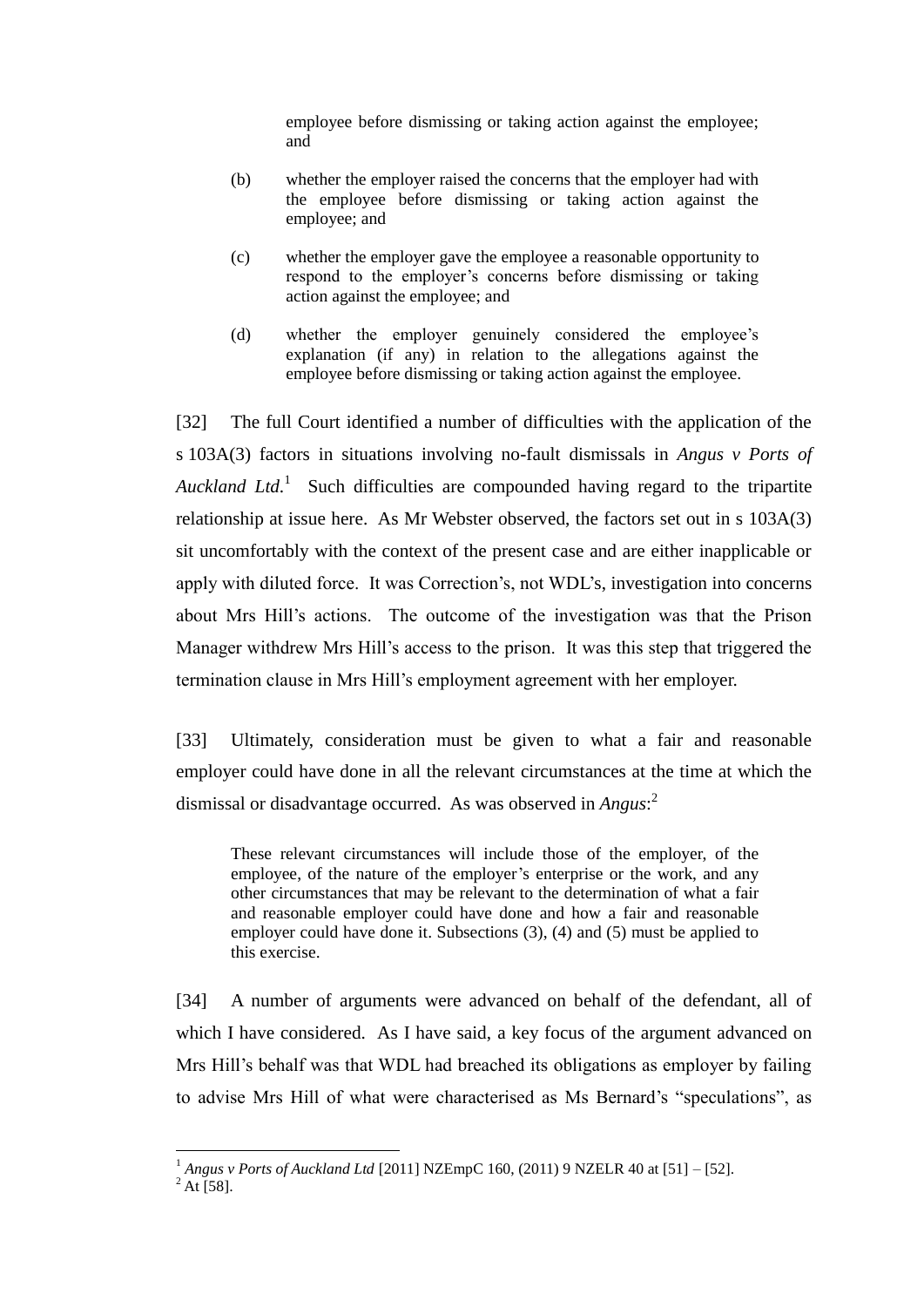outlined in Mr Kaiwai's letter of 29 September  $2011$ <sup>3</sup> As I understood the submission, this alleged failure undermined Mrs Hill's ability to substantively engage in the meeting with Mr Mason (on behalf of Corrections) on 20 October 2011 because she was in the dark as to the nature of Correction's concerns. I do not accept this.

[35] I am not satisfied that Mrs Knowles (the Prison Manager who ultimately decided to terminate Mrs Hill's access to the prison) had been appraised of Ms Bernard's concerns and, accordingly, that they fed into the decision-making process. And it was far from clear from the evidence as to whether Mr Mason had been aware of Ms Bernard's concerns prior to his meeting with Mrs Hill. In any event, Mrs Hill was squarely on notice that her actions in sending the postcard, including against the backdrop of a previous incident of a similar nature involving the same prisoner, were at issue. She candidly accepted during the course of the meeting with Mr Mason that the postcard incident was not an isolated event, that she had communicated with the same prisoner at a different prison location on a previous occasion, that she appreciated that it reflected an error of judgment and that it gave rise to legitimate safety concerns for Corrections.

[36] Mrs Hill was under a positive obligation to familiarise herself with the Corrections' Code of Conduct and other documentation that impacted on her role in the prison. I do not accept that WDL deliberately withheld or suppressed this information from Mrs Hill. As Mrs Greenhalgh explained in evidence, the process was for Corrections to provide a copy of the Code of Conduct as part of the induction process which it was required to deliver. In any event, the individual employment agreement itself made it very clear that there were to be no personal communications with prisoners, and Mrs Hill could not reasonably have been under a misapprehension about this.

[37] I do not accept Mrs Hill's criticisms of the plaintiff in relation to how the meeting with Mr Mason unfolded. It is clear that she felt able to contribute to the discussions and that she had an opportunity to put forward any points that she felt

<sup>3</sup> Citing *Lewis v Howick College Board of Trustees* [2010] NZEmpC 4, [2010] ERNZ 1 in support.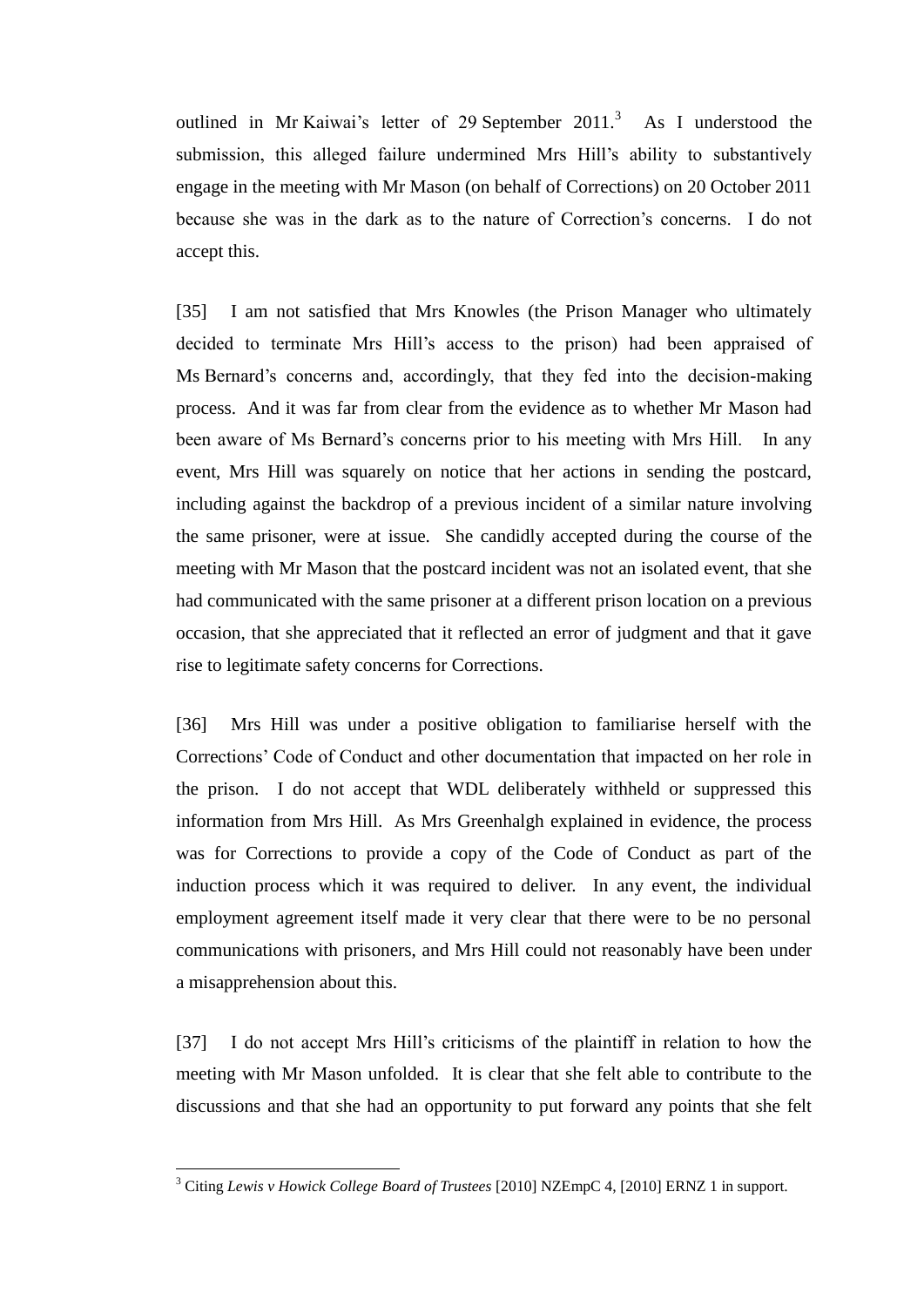appropriate, including in relation to the circumstances surrounding the sending of the postcard and the nature of her relationship with the prisoner.

[38] Nor do I accept that it was part of WDL's obligations as a good employer to strongly advocate for Mrs Hill's renewed access to the prison. The reality was that Mrs Greenhalgh was concerned about the incident and Mrs Hill's actions, making it clear to Mrs Hill after the meeting that even if Corrections did not advance matters in relation to the access issue there may still be disciplinary consequences for her. In these circumstances strongly advocating for Mrs Hill, while possible, would likely have placed Mrs Greenhalgh in a difficult position.

[39] Mr O'Sullivan referred to *G & H Trade Training Ltd v Crewther.*<sup>4</sup> There the employer had failed to adequately investigate allegations made against the employee, effectively bowing to pressure from a third party to dismiss. The present case is not directly analogous. Corrections had sole control over the workplace. The decision to grant, or withdraw, access to the prison was for the Prison Manager to make, in her sole discretion and having regard to considerations relating to prison safety. The decision to withdraw access followed an investigation by Corrections, not WDL. WDL's role was necessarily constrained. Contrary to Mr O'Sullivan's submission, I do not accept that *Crewther*, properly interpreted, is authority for the proposition that an employer is under a duty to persuade a third party in circumstances such as this.

[40] Nor was WDL obliged to persuade Corrections to treat Mrs Hill as one of its own employees for the purposes of its investigation or decision-making. While the Service Agreement between Corrections and WDL refers to the Department's Code of Conduct (in terms of a requirement to align behaviour) it does not follow that all aspects of the Code directly applied to those in Mrs Hill's position, including the detailed provisions relating to what constitutes unacceptable behaviour and the disciplinary provisions, which are plainly aimed at Corrections' employees. While s 3(2) of the Corrections Act 2004 (which Mr O'Sullivan described in closing submissions as pivotal) may be relevant to the way in which Corrections assessed access issues, it is not more broadly relevant to WDL's actions as employer and the justifiability or otherwise of them.

<sup>4</sup> *G & H Trade Training Ltd v Crewther* [2002] 1 ERNZ 513 (EmpC).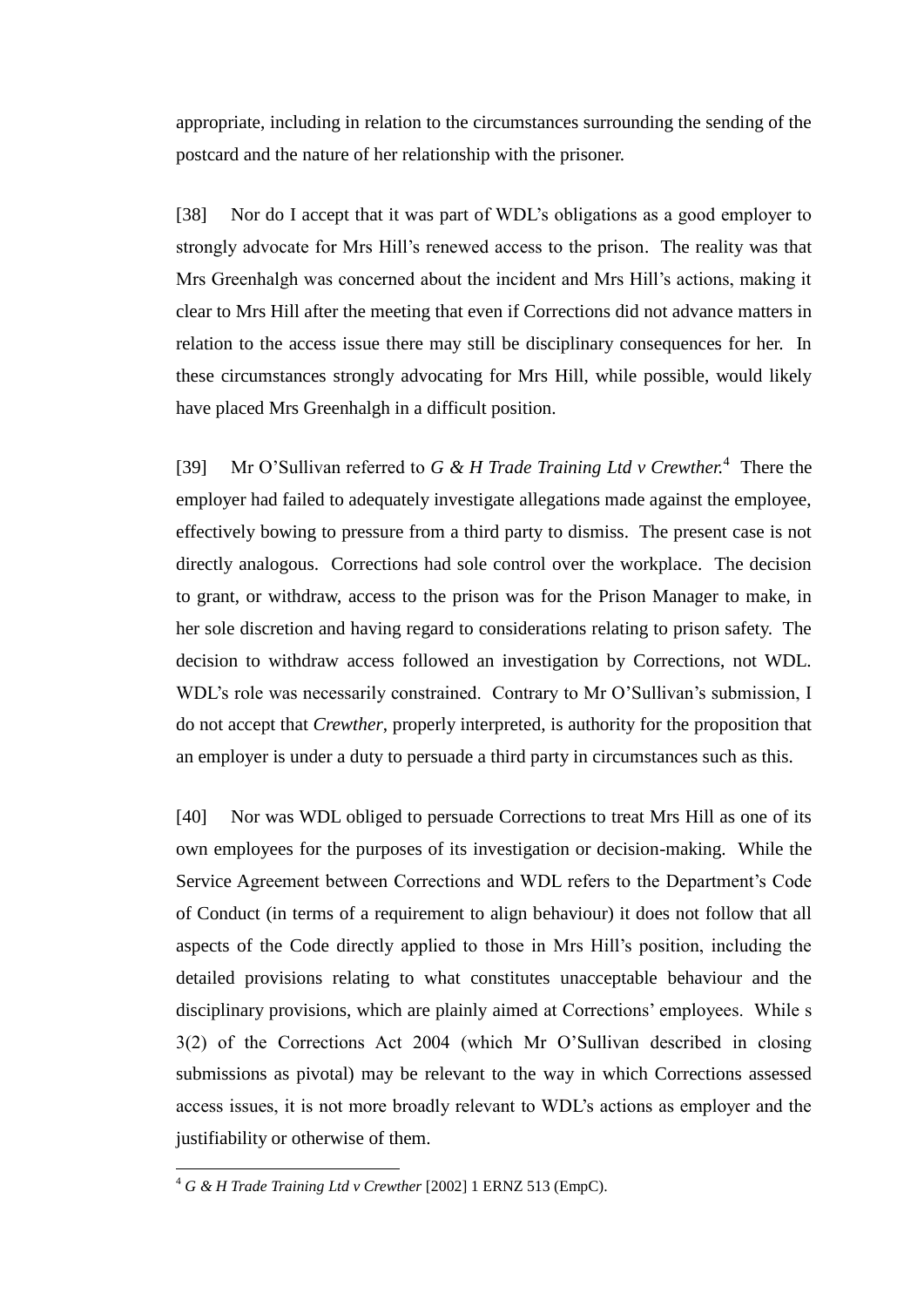[41] Mrs Hill says that she did not feel adequately supported by WDL at the meeting with Mr Mason. However this was not raised by her at the time and the reality was that she had arranged her own support, through her husband's presence. Mrs Hill's complaints must also be viewed in the context of Mrs Greenhalgh's earlier advice that she was entitled to meet with Corrections to make submissions on her own behalf. Mrs Hill had clearly been advised of the seriousness of the events at issue and she was also advised that she had the right to support at the meeting, as Mrs Greenhalgh confirmed in evidence. She took up this option.

[42] Mrs Hill said that she had been expecting Mrs Greenhalgh to advise Mr Mason of her work record and her good character, but that she had not. Mrs Hill was perfectly able to make these points herself if she felt it important to do so. She did not take this step and nor did she raise any concerns at the time as to what Mrs Greenhalgh was saying, or not saying, or seek an adjournment or break in the meeting to discuss matters with her.

[43] Mrs Hill gave evidence that it did not occur to her to seek legal representation for the meeting with Corrections, although she accepted in crossexamination that she understood her job was in jeopardy and that the decision to be made by Corrections was central to what would occur. The Authority found that the company failed in its employment obligations to Mrs Hill, including by omitting to advise her to obtain legal advice and representation.<sup>5</sup> I do not accept that the company failed in this regard. It made it clear that the situation was serious and what the potential outcome might be, and specifically drew her attention to her ability to be supported. While it would certainly have been open to the company to make specific mention of legal representation and the potential benefits of that, the fact that it did not was something that a fair and reasonable employer could have done in the circumstances.

[44] As I have said, Mrs Hill was supported by her husband. Mr Hill was more than competent to raise any issues or concerns on his wife's behalf, including having had experience in business and some involvement in employment matters. I pause to note that Mrs Hill suggested, during the course of evidence, that with the benefit of

<sup>5</sup> *Hill v Workforce Development Ltd* [2013] NZERA Wellington 65 at [30].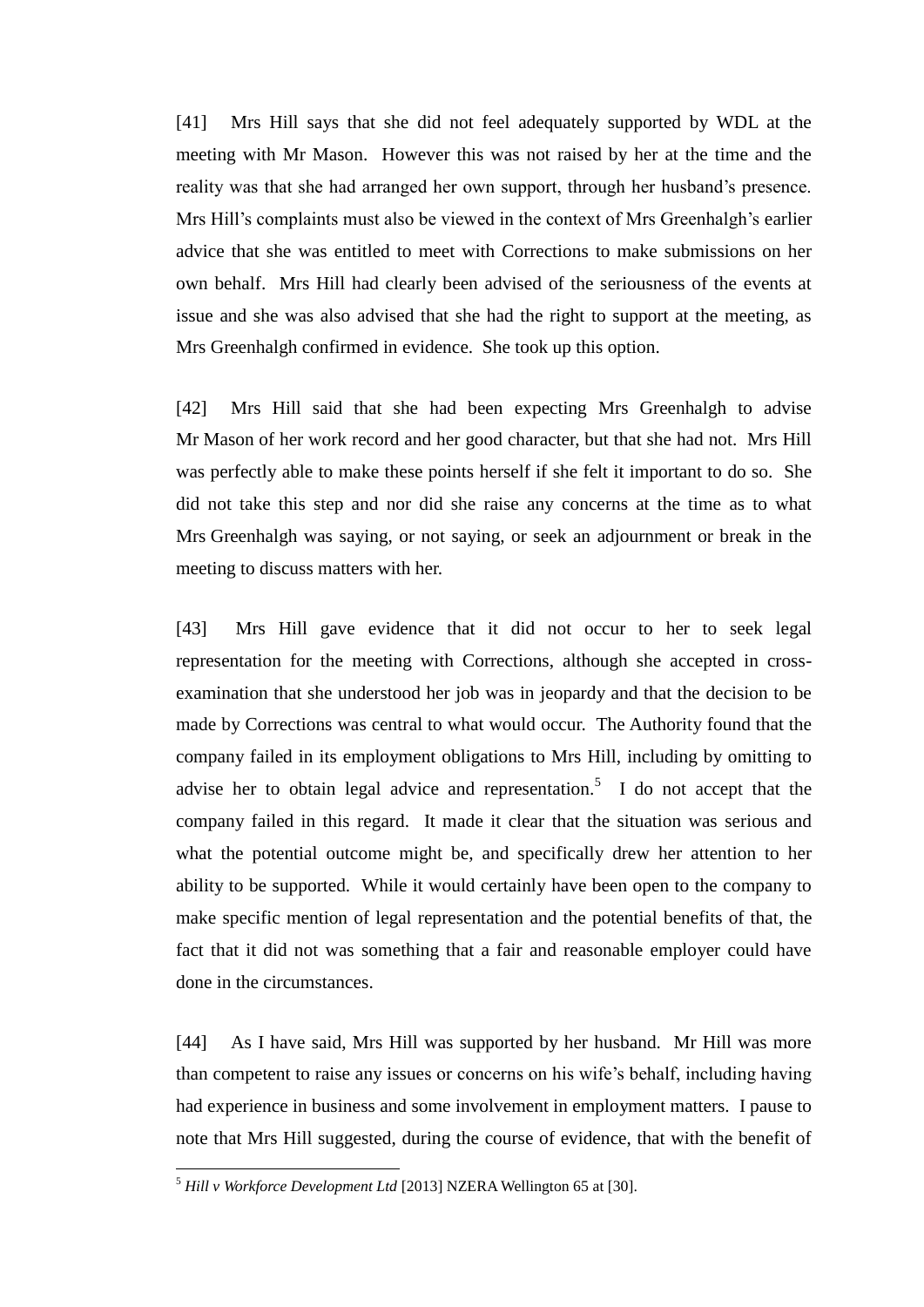hindsight she believed that Mrs Greenhalgh may have been attempting to deflect her from obtaining legal advice. I do not accept that. It is plain that Mrs Greenhalgh actively encouraged her to get support, and this arose in the context of making it very clear to Mrs Hill that the matter was serious and that her future employment may be in jeopardy.

[45] Mr O'Sullivan submitted that Mrs Greenhalgh had a predetermined view of matters and that this effectively stifled inquiries at the meeting. While Mrs Greenhalgh was concerned about the incident I do not accept that this was reflected in inappropriate conduct at the meeting or, as Mr O'Sullivan suggested, a suppression of key material by her.

[46] It is evident that the meeting was conducted in a relatively relaxed manner by Mr Mason. I do not accept that Mrs Hill was effectively 'shut down' during the course of it. This contention was not established in evidence and is not reflected in the minutes of the meeting. Nor is it clear why, if the meeting progressed in the way that Mrs Hill suggests, neither she nor her husband intervened to raise a concern. Mrs Hill had the opportunity to discuss matters on her own behalf and did so, including towards the conclusion of the meeting.

[47] It was submitted that the discussions were derailed by broader concerns Mrs Greenhalgh raised about the induction process. However, it is clear that issues relating to what Mrs Hill had done and why were also traversed. The meeting notes (which I accept accurately encapsulate the substance of the meeting) reflect that Mrs Hill's responses were sought and given. As I have already observed, Mrs Hill drew particular attention to the nature of her relationship with her students, that she accepted that sending the postcard was wrong, that she understood the dangers of "grooming," and that it was important that she complete the "Getting Got" course. She said that she wanted to clarify that the purpose of sending the postcard had been educational, which was why she had made some additional points at the conclusion of the meeting. And while Mrs Hill says that she found the focus of the meeting confusing, this was not raised at the time.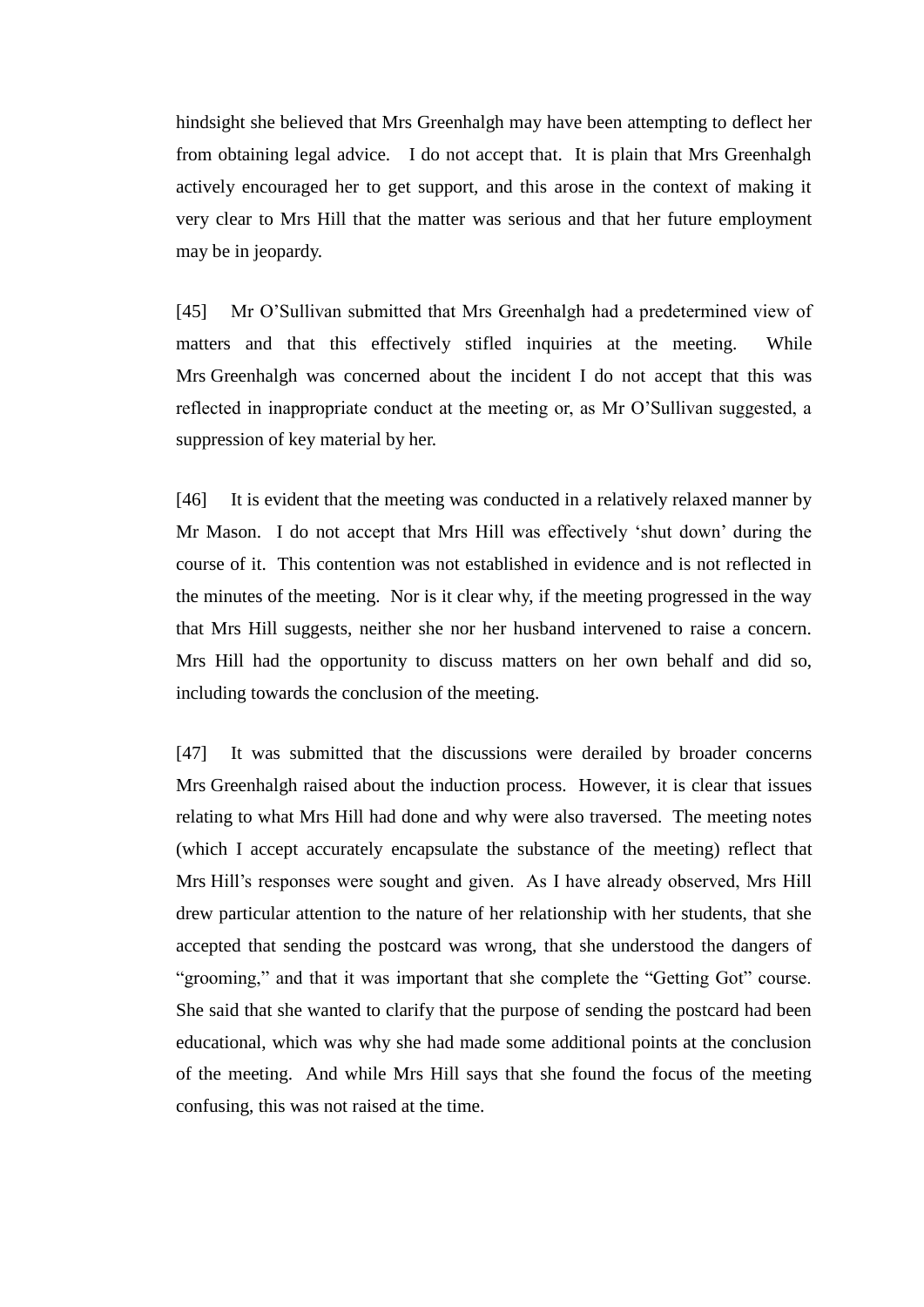[48] Mrs Hill says that she was concerned that Mrs Greenhalgh focussed less on inadequacies in her induction than the induction process more generally. Again, if this were so it was not a point that Mrs Hill made during the course of the meeting. Further, Mr Mason gave evidence, which I accept, that Mrs Hill made it clear at the meeting that she did not consider that the training she had received was adequate. It is also clear that Mrs Greenhalgh had reasonably assumed that Mrs Hill had received a proper induction, because she had been allowed on site.

[49] In the event it was Ms Knowles who made the final decision as to Mrs Hill's access to the prison. While evidence was focussed on the extent to which Mrs Hill's actions may have been beneficial to the prisoner's education, that is not relevant to a determination of the issues before the Court. Mrs Hill had an opportunity to advance these sorts of factors in the meetings with various Corrections' officers and, ultimately, it was the Prison Manager (who has statutory responsibility for ensuring the safety of prisons, including prisoner safety) who was tasked with reaching a concluded view as to whether access should be permitted. In any event, Ms Knowles made it clear that her focus was on safety and security, and not on educational outcomes. WDL was the employer, with employment obligations, not Corrections. While it may be possible to challenge perceived deficiencies in the way in which Corrections exercised its discretionary powers in another forum, it is WDL's actions and omissions as employer that are relevant to the present proceedings. In the final analysis WDL provided information and support to Mrs Hill during the course of the Department's investigation and took steps to ensure that it followed the process set out in the contract.

[50] It was submitted that WDL ought to have done more following the meeting to advocate for Mrs Hill's position or, following advice of the final decision, taken steps to 'appeal' it on her behalf. The meeting concluded on the basis that Corrections had ten days to reach its decision. Mrs Hill had been given an opportunity to comment at the meeting and took no steps following the meeting to raise further matters on her own behalf. I do not consider that the plaintiff can reasonably be criticised for awaiting the outcome, just as Mrs Hill was doing, and as the process provided. Moreover, both felt the meeting had gone well and that it was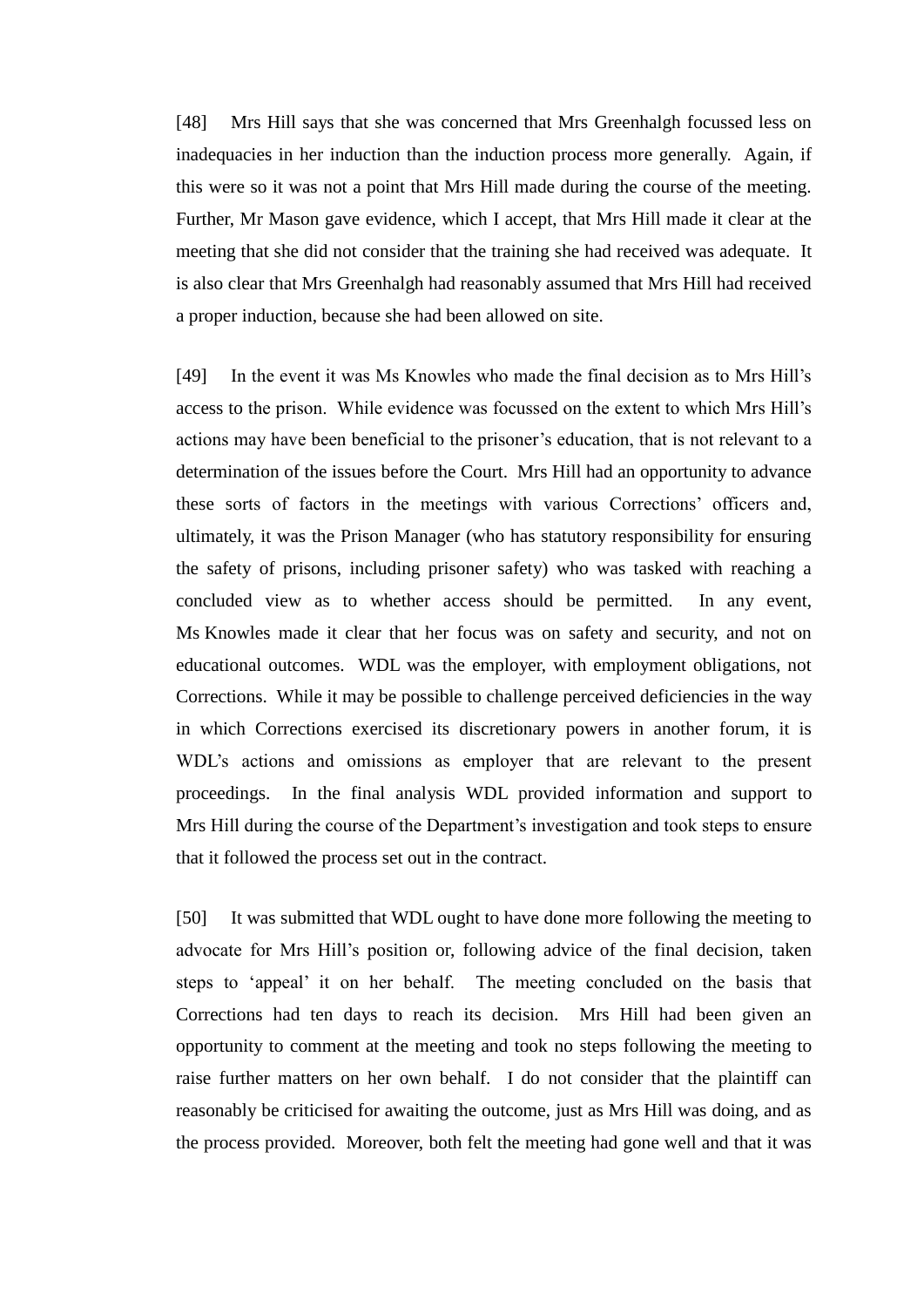likely that Mrs Hill's access would be reinstated, a point subsequently highlighted by Mr Mason's recommendation (which was not followed) that this occur.

[51] I do not accept that WDL was obliged to seek a review or, as the Authority found, pursue some sort of appeal against the Prison Manager's decision. There was no contractual mechanism for doing so and Mrs Hill was well aware (from the terms of her employment agreement) that the Prison Manager's decision was final. Nor was there anything new that had come to light which might otherwise have prompted some further steps. Mrs Hill extended a vague request to WDL to ask Corrections to reconsider but this request was oblique, at best, and not pursued. Nor did she seek a review from Corrections herself.

[52] Mrs Hill complained that she had not been provided with a copy of Mr Mason's report, saying that she assumed that it must have changed things from Correction's perspective. She asked Mrs Greenhalgh for a copy, but Mrs Greenhalgh confirmed (truthfully) that she did not have it. She did however offer to make a request for the report on Mrs Hill's behalf, and subsequently did so.

[53] I accept that Mrs Greenhalgh turned her mind to whether there might be redeployment opportunities and took active steps to pursue various possibilities. It became clear that no alternative options existed, and Mrs Hill was advised of this. Mrs Hill remained on full pay, without being required to do any work, during the period from 20 September to 16 December 2011. I agree with the Authority member's conclusion that, in the circumstances, the approach adopted by WDL was not disadvantageous to Mrs Hill.<sup>6</sup>

[54] Mr O'Sullivan advanced a submission that there was a failure to explain why access had been withdrawn and the reasons for termination of Mrs Hill's employment. Mrs Hill requested reasons for her dismissal on 9 December 2011 and these were supplied, with adequate particularity, four days later. It was not for WDL to clarify the reasoning underlying the Prison Manager's decision to withdraw access and nor was it in a position to do so.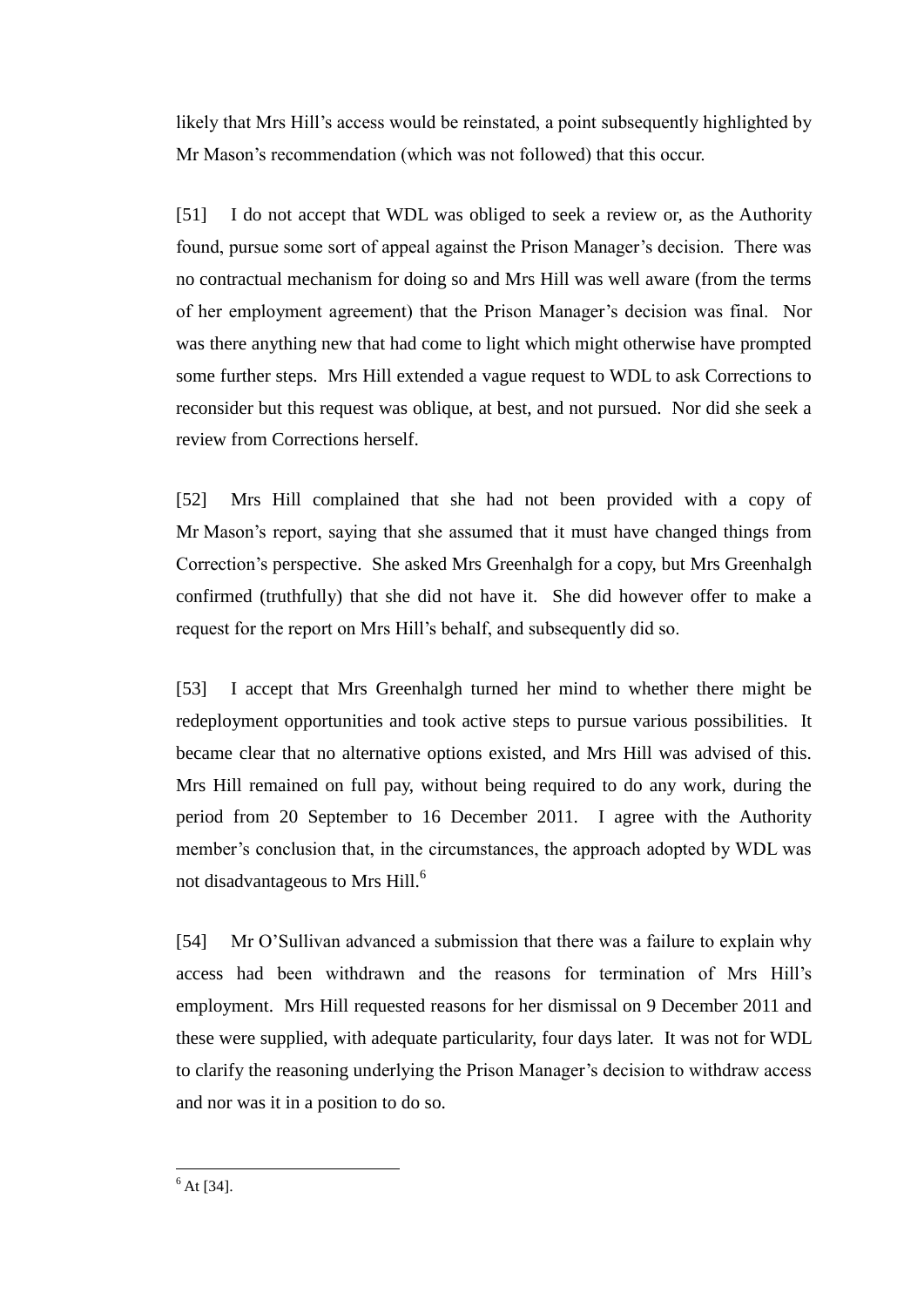[55] WDL terminated Mrs Hill's employment after her access to the prison had been permanently denied by the Prison Manager and after it had genuinely turned its mind to whether there were other positions available for her but had concluded, following reasonable enquiries, that there were not. The employment agreement, the terms of which Mrs Hill had agreed to be bound by, provided that her employment could be terminated in such circumstances. While WDL could have done more at various points of the process it did not breach any of its obligations as an employer in the way in which it dealt with Correction's investigation and subsequent events. WDL's decision to terminate was one that was open to it in the circumstances, and was justifiable. Nor do I consider that Mrs Hill suffered an unjustifiable disadvantage in her employment. Any deficiencies in the process were minor and did not affect the outcome.

[56] The challenge to the Authority's substantive determination accordingly succeeds. The Authority's determination is set aside. This judgment stands in its place.

[57] Because of the findings I have reached I do not need to deal with WDL's additional argument that because the employment agreement was effectively frustrated, there was no dismissal and, accordingly, no personal grievance. On this analysis, the statutory requirements set out in s 103A have no application. I would, however, have had difficulty accepting these propositions. Parties to an employment relationship are not permitted to contract out of their statutory obligations, including the procedural requirements relating to fair process and their mutual obligations.<sup>7</sup>

[58] Mrs Hill challenged the Authority's costs determination and advanced submissions in this regard. The Authority's costs determination followed its finding that Mrs Hill had been unjustifiably dismissed. That has obvious consequences for Mrs Hill's challenge. Mr Webster submits that, in the circumstances, the Authority's costs award should be set aside and costs awarded to WDL in respect of the Authority's investigation in the sum of \$7,000 (being the applicable daily rate). Mr O'Sullivan is invited to file submissions on this issue, and has 15 working days from today's date to do so.

 $7$  Employment Relations Act 2000, s 238.